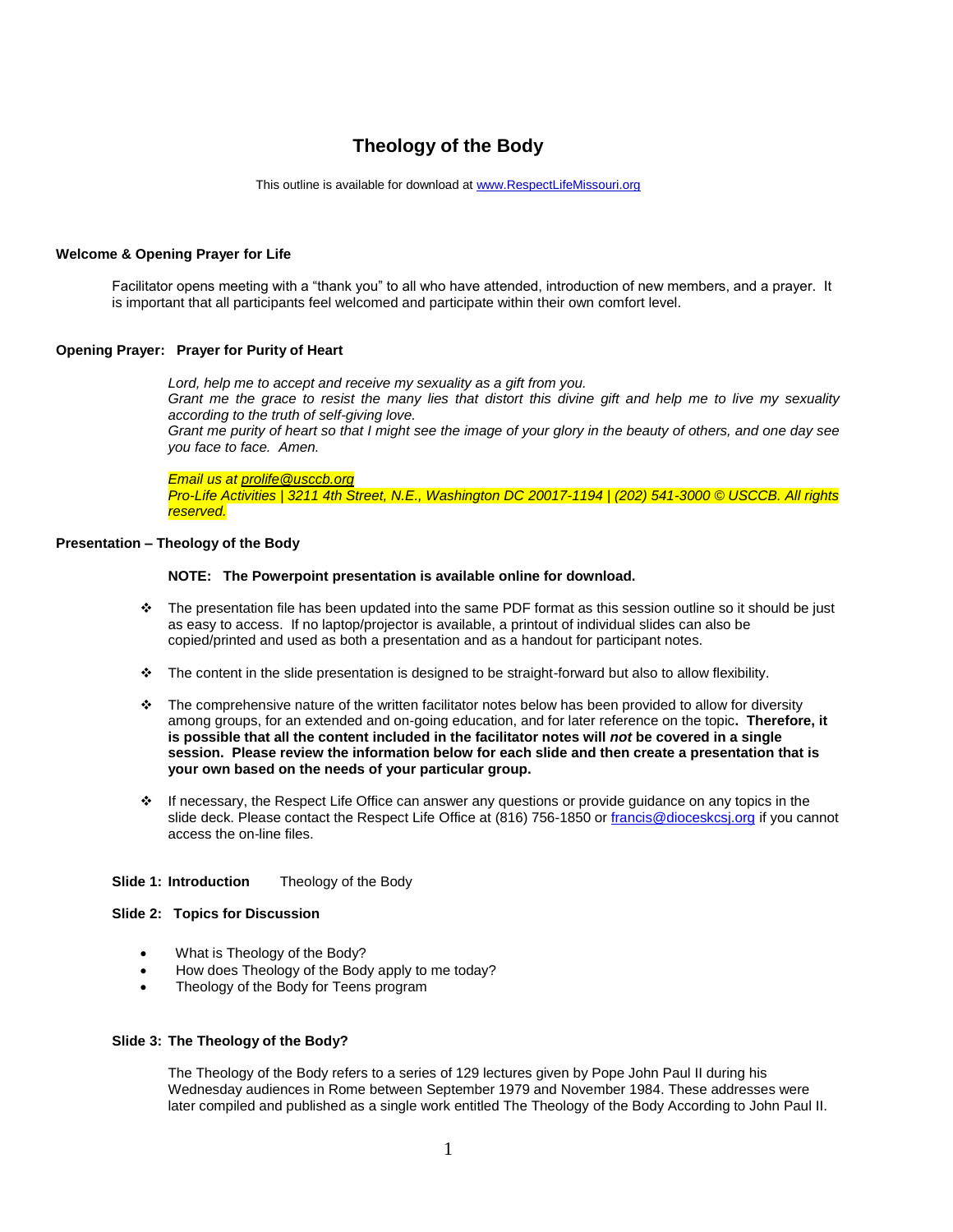The Theology of the Body covers such topics as the bodily dimension of the human person, the nature of human sexuality, the human need for communion, and the nature of marriage.

Christ's mission, according to the spousal analogy of the Scriptures, is to "marry" us. He invites us to live with him in an eternal life-giving union of love. This is what the union of the sexes is meant to proclaim and foreshadow – the eternal union of Christ and the Church.

As St. Paul says, quoting from Genesis:

"For this reason a man shall leave his father and mother and be joined to his wife, and the two shall become one flesh.' This is a great mystery, and I mean in reference to Christ and the church" (Eph 5:31-32).

By helping us understand this profound interconnection between sex and the Christian mystery, John Paul II's theology of the body not only paves the way for lasting renewal of marriage and the family; it enables everyone to rediscover "the meaning of the whole of existence, the meaning of life" (Oct 29, 80).

John Paul II's Theology of the Body is especially important for teens who are surrounded by messages that challenge their faith and encourage permissive attitudes. The Theology of the Body is a new understanding of the human person that takes one beyond the "thou shall not's" often associated with Christianity to a fresh, new approach to the gift of love and human sexuality. As John Paul II says, "Love demands a personal commitment to the will of God" (October 1, 1979).

## **Slide 4: Created for Love**

Sacramentality of the Body

"The body, in fact, and it alone is capable of making visible what is invisible: the spiritual and the divine. It was created to transfer into the visible reality of the world the mystery [of God]...and thus be a sign of it" Theology of the Body, Feb. 20, 1980

## **Slide 5: Created for Love**

We humans are called to love one another. We are not called to dominate or oppress or use others, but to respect them as persons made in God's image and likeness. This call to love is actually "stamped" into our very bodies. The physical union of man and woman is called the "marital act" because it is intended to express marital love. It is actually meant to be a foreshadowing of the union that we will all experience in heaven. That heavenly union is not a sexual one, to be sure, but it is real—more real than anything we have, or will, experience here on earth. It's a perfect union between God and mankind—for eternity.

Everyone is always telling you to "not have sex". If you have sex, you're going to get pregnant or get an STD. So, you just shouldn't do it. This concept depicts "abstinence" as the only option.

"Chastity" means the successful integration of sexuality within the person and thus the inner unity of man in his bodily and spiritual being. Our bodies are good and beautiful; they are meant to be loved and not used. Because of the way our culture twists the meaning of our sexuality and misrepresents our bodies, we have grown up thinking that abstinence is the goal. Abstinence is good, but chastity includes an understanding of the purpose of our bodies and sexuality.

Love is not just about feeling good, although this is a part of love. Love is an active decision. It is a decision to give oneself to another and to do so totally. Pope John Paul II uses the term "total self-donation" for this type of giving. It isn't about what we can get, but instead is willing the good of the other person.

People talk about finding "true love," but what is it? Pope John Paul II explained: "For love is not merely a feeling; it is an act of will that consists of preferring, in a constant manner, the good of others to the good of oneself."

It's not enough to feel attractions or simply to want love. We must strive to know what is best for the other, and then make an actual commitment of our wills to bring about this "good" for the other.

Chastity is the virtue that directs our sexual desires and attitudes toward the truth of love. A virtue is a firm habit of doing what is good. To view chastity as a positive virtue we must see that it is much more than abstinence, which just means "not having sex".

#### **Slide 6: Love and beauty in a culture without theology…**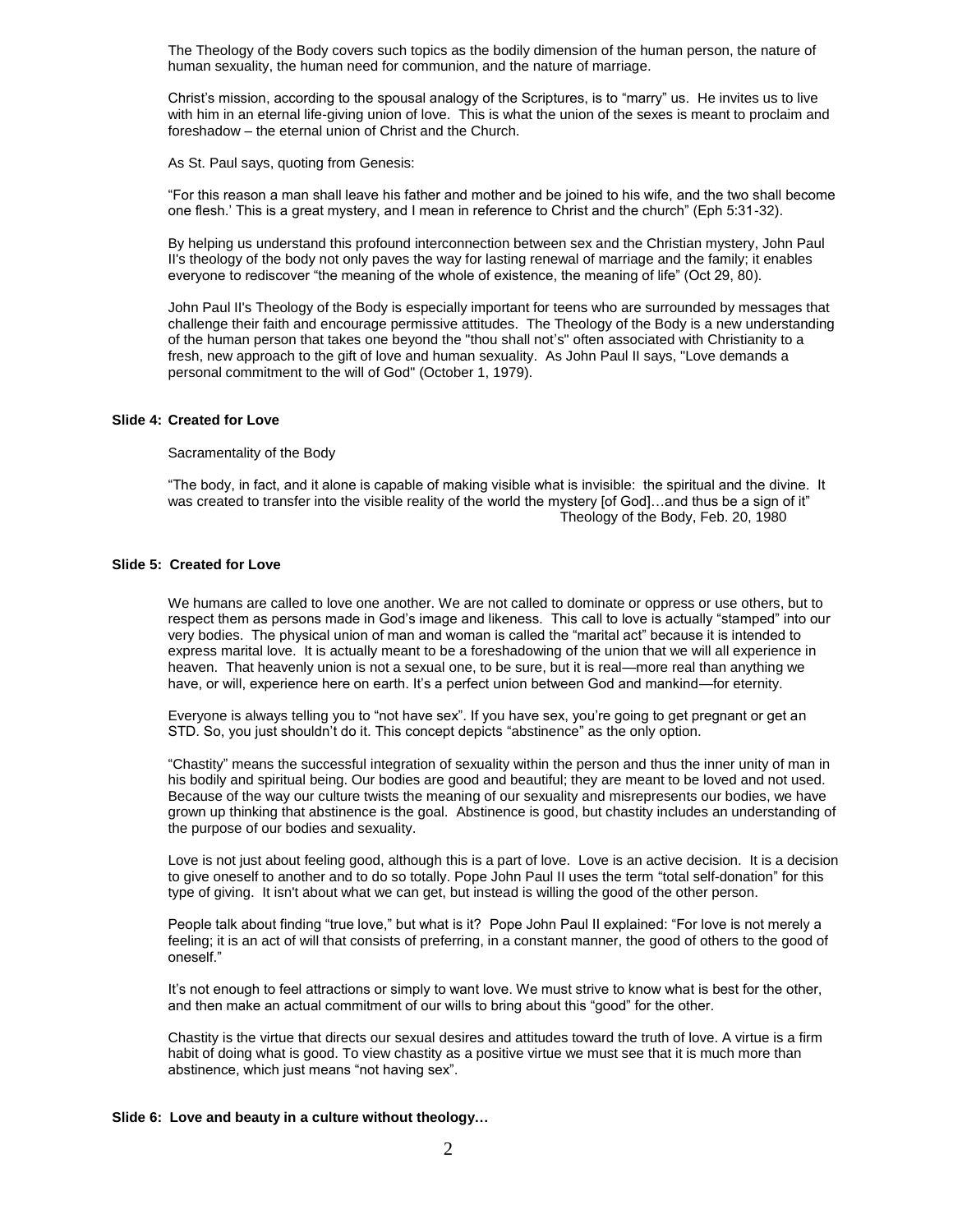Have you ever wondered why the subject of sex is part of nearly every TV show, advertisement, song, and movie? And the sex shown or sung about is usually glorious—with no pain inflicted on those involved. Rarely do we see the pain that comes, for example, from selfishness. Did you ever think about what society would be like without selfishness in relationships? If everyone simply loved the other as he or she wished to be loved, we would

have virtually no pain and no problems in relationships.

Confusion reigns, and it is leading to some seriously broken hearts. People today seem more confused about the meaning of love and the purpose of sex than perhaps ever before. Many people are searching for the meaning of life and love but don't realize that the answer is actually right in front of us; the key to finding that love we're all looking for (even if we don't know it) is hidden in God's original design of our bodies and souls.

Our sexuality is a gift through which we can choose to be generous or selfish. Society has flipped the idea of "self-giving" on its head. In fact, many "love stories" portrayed in the modern culture could more appropriately be called "lust stories." Why is this important? Because "love" involves being generous —like God—while "lust" is sexual desire that is selfish—apart from the love of God.

Not to be confused with sexual attraction, lust is almost purely self-seeking. As renowned youth leader John Crudele succinctly says, "Love seeks to give; lust seeks to get."

That heavenly union is not a sexual one, to be sure, but it is real—more real than anything we have, or will, experience here on earth. It's a perfect union between God and mankind—for eternity.

#### **Slide 7: Naked Without Shame**

"Only the nakedness that makes woman an object for a man, and vice versa, is a source of shame. The fact that they were not ashamed means that the woman was not an 'object' for the man, nor he for her." Theology of the Body, Feb. 20, 1980

## **Slide 8: Naked Without Shame**

Genesis 1:1-2, 25-28a, 30b, 31a: *"In the beginning, when God created the heavens and the earth, the earth was a formless wasteland, and darkness covered the abyss, while a mighty wind swept over the waters. God made all kinds of wild animals, all kinds of cattle, and all kinds of creeping things of the earth. God saw how good it was. Then God said: 'Let us make man in our image, after our likeness. Let them have dominion over the fish of the sea, the birds of the air, and the cattle, and over all the wild animals and all the creatures that crawl on the ground.' God created man in his image; in the divine image he created him; male and*  female he created them. God blessed them, saying: 'Be fertile and multiply; fill the earth and subdue it, and *so it happened. God looked at everything he had made, and he found it very good."*

The heavenly union we will experience with God in eternity was foreshadowed in the book of Genesis, the first book of the Bible. In it we read about God's original plan for unity with our original parents, Adam and Eve. But confusion reigned and there was a rupture—a breaking—between God and man. Because of this rupture, lust became a reality. A "twisting," if you will, took place in our hearts. Instead of seeking the good of others, we desire to seek our own good, often at the expense of someone else's dignity.

Yet God created us for union with Him. He gave us an "echo" in our hearts of the love that He intends for us all. Pope John Paul II's Theology of the Body is an attempt to identify and find that love that God intends for us. If you seek, you will find it. It simply takes work on our part along with God's amazing grace.

## **Slide 9: Somebody's Naked…**

Could you imagine a world in which there was no divorce, sexual abuse, rape, sexually-transmitted diseases, depression, eating disorders, guilt, addictions, cutting, cheating, or pregnancies before marriage? It's hardly imaginable.

- If we all long for such a world, then why do we all live in such a different one?
- If we were made for love, why does it seem so hard to find?
- If we want love, why do we so often settle for the counterfeit of lust?
- Is this why we are so embarrassed about our bodies?
- Is this why we automatically cover up the parts of our bodies that are most vulnerable to lust?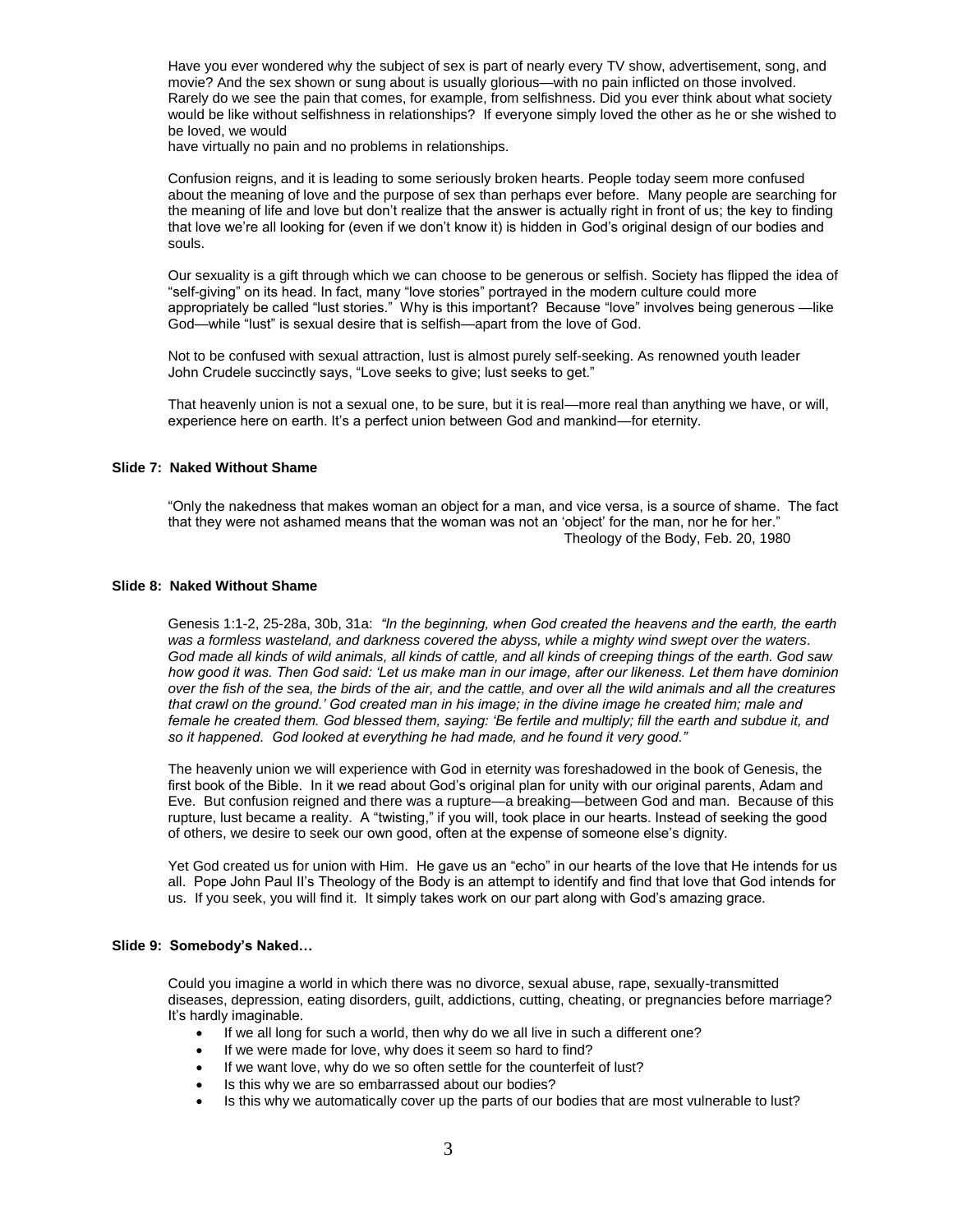## **Slide 10: Truth and Freedom**

"The redemption of the body is expressed not only in the resurrection as victory over death, it is present also in Christ's words. In the Sermon on the Mount, Christ called man to overcome concupiscence, even in the uniquely interior movements of the human heart."

Theology of the Body, July 21, 1982

## **Slide 11: Truth and Freedom**

So why is there so much pain and suffering in the world today? It all started with one simple choice: when Adam and Eve chose to go with their own plan instead of God's plan. Their original sin affects us all. Instead of wanting to do what's right, we often desire to do the wrong thing. This tendency to sin is called *concupiscence*.

Concupiscence is not something that affects only a select group of people; it affects every single one of us as members of a society that is damaged and hurting from the effects of sin. Just look at all the broken families, broken hearts, sexual abuse, addictions, infidelity, and shame and regret in people's lives. This is what despair looks like in a society that thought it found sexual liberation and freedom by using sexuality in whatever way it wanted. Consider how all this has brought us to where we are today.

### **Slide 12:** *Holy Moses!*

Take a few minutes to discuss the benefits and costs of each of us having "free will". Why did God give us free will?

### **Slide 13: Language of the Body**

"Man is precisely a person because he is master of himself and has self-control. Indeed, insofar as he is master of himself he can give himself to the other. The dimension of the liberty of the gift becomes essential and decisive for that language of the body, in which man and woman reciprocally express themselves in the conjugal union."

Theology of the Body, August 22, 1984

#### **Slide 14: Language of the Body**

As some observers have noted, we are experiencing the "frog in the pot" scenario. You may be familiar with this example. If you take a frog and put it into a pot of boiling water, it will immediately jump out. However, if you place the frog in room temperature water and then slowly heat the water, the frog will continue to adjust to the rising temperature and not know that it is in danger. It will stay in the ever-increasingly hot water until it finally dies. This describes very well the moral swamp displayed in our modern media. We have gradually become desensitized to the increase of explicit sexual content in our media. The result of all this is that our country is plagued by a seriously warped understanding of marriage and the role that sex should play in relationships.

Lust is "disordered desire for or inordinate enjoyment of sexual pleasure" (CCC 2351). It is sexual desire apart from God's love that selfishly seeks one's own pleasure at the expense of another. Lust often dominates our culture. This domination can easily lead to apathy, or lack of concern, on the part of many. Apathy then leads to a lack of motivation to change. We begin to settle for less than true, good, and beautiful relationships. These are heavy words, we know. They almost sound dismal. A natural question one would ask is, "Is there any hope?" Are we all doomed to suffer broken hearts and marry people who will commit to us only as long as it is convenient? Where is God in all this mess? God is with us, and there is hope! The good news is that life and sexuality were not always the way we find it now. Jesus tells us, "In the beginning, it was not so" (Matthew 19:8). In fact, in the beginning, love had its way and lust didn't even exist.

## **Slide 15:** *OOOOOOOOOOOW!!!*

When it comes to the language of the body, as with any type of communication, you need to be aware of not only the message you deliver, but also the message that is received…*so watch your language!*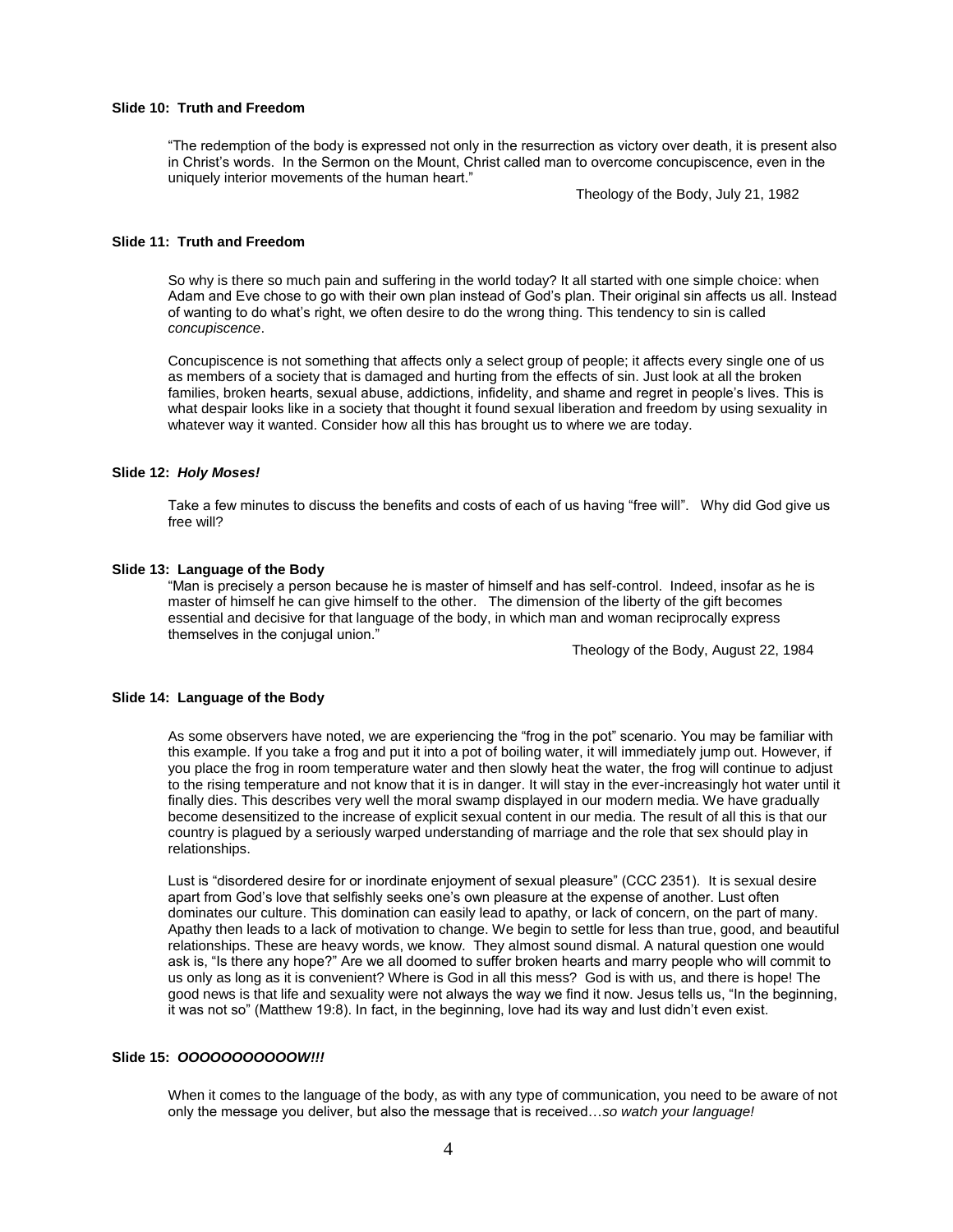## **Slide 16: Free, Total, Faithful, Fruitful**

"In the reflections of the sacramental sign…it concerns a truth once affirmed at the beginning of the marriage, when the newlyweds, promising each other 'to be always faithful…and to love and honor each other all the days of their life,' become ministers of marriage as a sacrament of the Church." Theology of the Body, July 11, 1984

### **Slide 17: Free, Total, Faithful, Fruitful**

## Love Equals Communion

In Genesis 1:26-31 we learn that when God made man and woman it was "very good." They were made in his "image and likeness." We may hear that phrase often but let's consider what it means: The Bible says "God is love" (1 Jn 4:8). Now, when love is present, it is never in isolation. This is why a person can't marry himself. Rather, whenever you have love, you must have a lover, a beloved, and the love between them. There must be a communion of persons, united in love. A communion of persons is created when two or more persons give themselves to one another in love. So, in the case of God, you have the Father, the Son, and the fire of love between them, which is the Holy Spirit. As a "communion of persons," God created humans to participate in heaven and on earth in God's love. This means that God created us male and female precisely so that we could image His love by becoming a sincere gift to each other. Giving this sincere gift to one another creates a communion of persons, through which we share God's love with each other.

#### Not Meant to Be Alone

When God said that Adam and Eve were made in His image and likeness, one thing this meant was that they were designed for love. But when Adam was created, he was without Eve. But even before Eve was created, Adam knew something was missing. As a result, God said, "It is not good that the man should be alone" (Genesis 1:18).

Since we're made in God's image and likeness, the Church teaches that, "Man can fully discover his true self only in a sincere gift of self." In order to give to someone else, one must not be alone. Someone else is there for communion.

This total gift of self can be seen in the married life or in the celibate life, which is choosing to forego earthly marriage so as to devote oneself entirely to the marriage of Christ and the Church. In both cases, marriage and celibacy, we are called to make ourselves living sacrifices. In the words of Blessed Mother Teresa, "Life is not worth living unless it is lived for others."

# **Slide 18:** *"We Do!"*

Briefly discuss how the vows in the Catholic Sacrament of Marriage reflect the concepts of free, total, faithful, and fruitful.

#### **Slide 19: Finding Your Vocation**

"Marriage and celibacy are not opposed to each other, but are complimentary. Both furnish a full answer to one of man's fundamental questions, the question about the significance of 'being a body'…of "being in the body' a man or a woman."

Theology of the Body, July 14, 1982

## **Slide 20: Finding Your Vocation**

Philosophers have asked questions about the meaning of life for thousands of years. If you've ever wondered, "Who am I? What is my purpose in life? What is love all about?" Answering these questions was a major goal of John Paul II through his teaching of the Theology of the Body. After all, he was not just a great pope but also a great philosopher. So, what is theology? Theology may be understood as the study of God.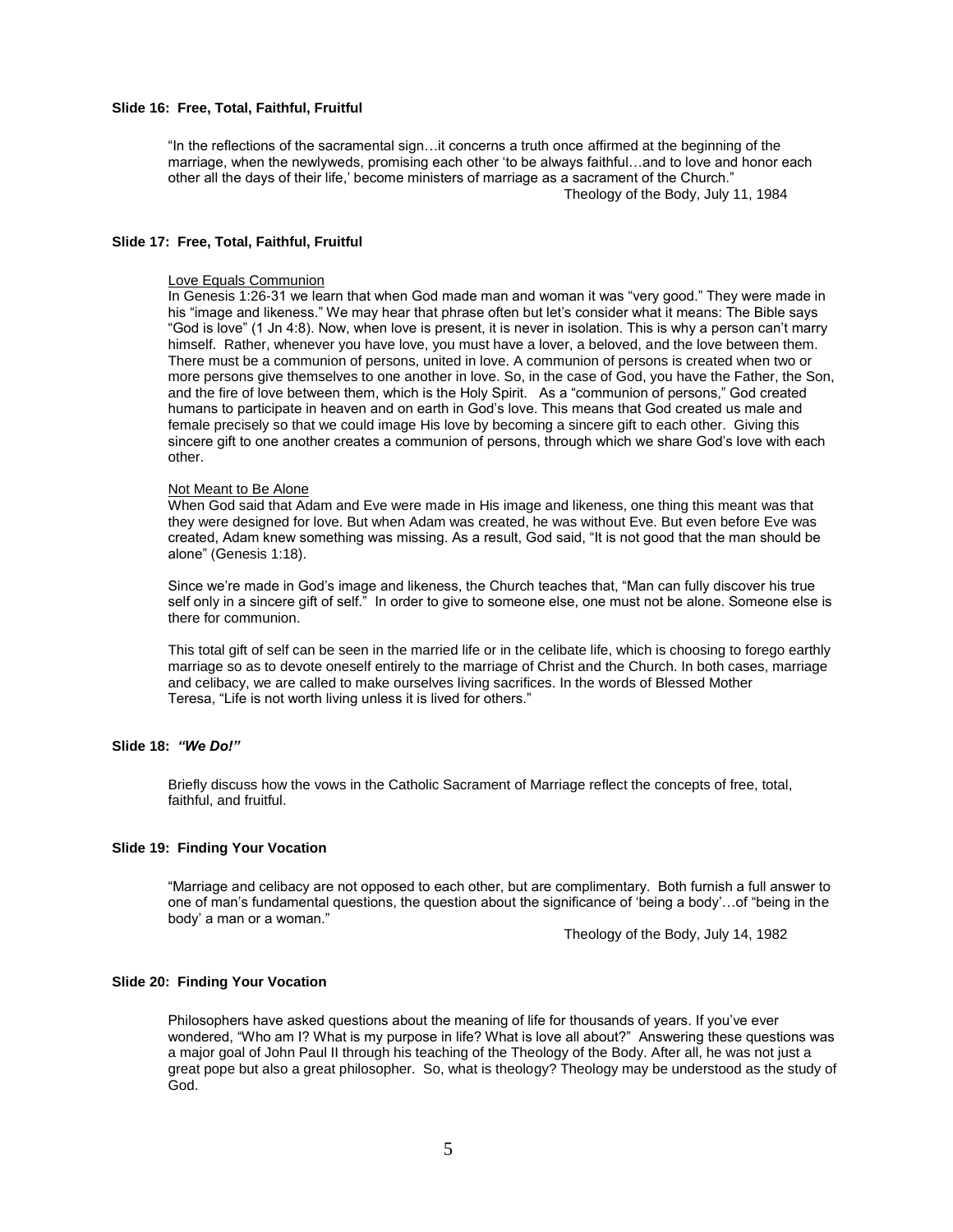St. Anselm, an eleventh-century philosopher, theologian, and archbishop, called it "faith seeking understanding." The word theology can be broken down like this: In Greek *theos* means "God" and *logos*  means "word." Logos was also defined by the ancient Greeks in other ways that relate to "science" and "study." (Notice that our modern words which have "-ology" at the end of them refer to some type of study: biology, archaeology, radiology, psychology, etc.) So, the Theology of the Body is the study of God as revealed through our bodies. By looking at the creation of Adam and Eve in the book of Genesis, we begin to find the answers to our questions about the purpose of life.

## **Slide 21: vo·ca·tion** *n.* **(vō-kā'-shən)**

Briefly discuss whether or not being pro-life is a vocation.

## **Slide 22: Living the Good Life**

"Purity is the requirement of love. It is the dimension of its interior truth in man's heart." Theology of the Body, Dec 3, 1980

## **Slide 23: Living the Good Life**

Our most intimate human love actually points us to the love that we were ultimately created for: union with God (here and in heaven). It may be hard to believe that God desires an intimate relationship with you, especially if you've been through a lot of suffering in your life. You may not even believe that God loves you. But don't forget that the man who gave us the Theology of the Body, John Paul II, was no stranger to suffering and death. First his sister died, then his mother, then his brother, then his father, and then many of his friends … all by the time he was twenty years old. As a young man, he witnessed the brutality of the Nazis in World War II and was forced to take a deep look at the heart of man and the meaning of life. Through his prayer, personal suffering, and study, Pope John Paul II learned that God had not abandoned man. Rather, he saw that God has a plan of hope and freedom for each one of us.

Here is a roadmap we can use to get started "living the *good* life"…

- 1. Understand the purpose of the body and sexuality as positive gifts given by God.
- 2. Explore how the original experiences of Adam and Eve are foundational to the meaning of understanding our own life experiences.
- 3. The Theology of the Body gives us a new lens through which we can view ourselves, our world, and eternity.
- 4. Integrate the Theology of the body into a life of authentic love and holiness and a life of active service and evangelization.

## **Outreach Planning**

### **Slide 24: Theology of the Body for Teens**

The Diocese of Kansas City – St. Joseph currently offers training sessions on the *Theology of the Body for Teens* program to youth directors and to parish leaders of youth groups. The program is divided into12 unique segments that reflect the instructional approach of John Paul II's revolutionary teaching.

This program is also being evaluated for integration into our Catholic schools, youth ministries, CCD classes, and homeschooling settings. Please provide your feedback to the Respect Life Office on how you think this information may best be introduced into the existing curriculum of your current youth ministry activities.

# **Slide 25: Summary**

- What is Theology of the Body?
- How does Theology of the Body apply to me today?
- Theology of the Body for Teens program